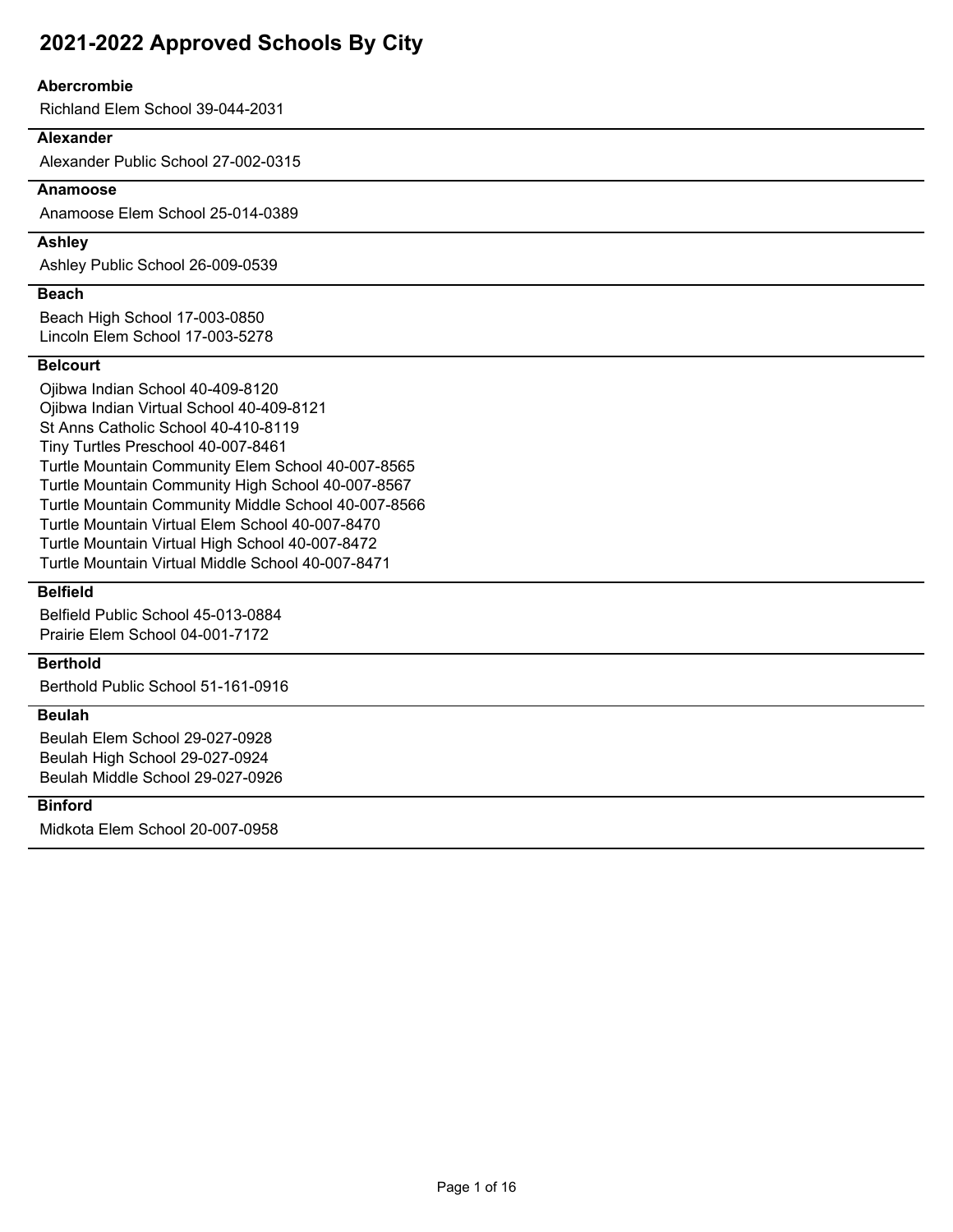## **Bismarck**

Apple Creek School 08-039-0486 BECEP Center 08-001-9160 Bismarck 6-8 Virtual Academy 08-001-2971 Bismarck 9-12 Virtual Academy 08-001-2972 Bismarck High School 08-001-0970 Bismarck K-5 Virtual Academy 08-001-2970 Brentwood Adventist Christian School 08-414-7788 Cathedral of the Holy Spirit Elem School 08-409-1309 Centennial Elem School 08-001-1348 Century High School 08-001-1365 Dakota Adventist Academy 08-410-7789 Dorothy Moses Elem School 08-001-1897 Grimsrud Elem School 08-001-3282 Highland Acres Elem School 08-001-3612 Horizon Middle School 08-001-3795 Jeannette Myhre Elem School 08-001-4580 Legacy High School 08-001-5199 Liberty Elem School 08-001-5255 Manning School 08-045-5466 Martin Luther School 08-420-5490 Missouri Valley Montessori School 08-422-5763 Naughton School 08-025-5985 Northridge Elem School 08-001-6132 Pioneer Elem School 08-001-7090 Prairie Rose Elem School 08-001-5276 Rita Murphy Elem School 08-001-7472 Robert Place Miller Elem School 08-001-6129 Roosevelt Elem School 08-001-7561 Shiloh Christian School 08-415-9900 Simle Middle School 08-001-7900 South Central Alternative High School 08-001-8050 St Anne Elem School 08-409-8118 St Mary's Academy 08-409-0009 St Marys Central High School 08-409-8182 St Marys Elem School 08-409-8186 Sunrise Elem School 08-001-8263 The Innovation School 08-424-3853 Theodore Jamerson Elem School 08-900-8830 Victor Solheim Elem School 08-001-8038 Wachter Middle School 08-001-9163 Will-Moore Elem School 08-001-9414

## **Blanchard**

Spruce Lane Colony 49-009-8078

#### **Bottineau**

Bottineau Elem School 05-001-1035 Bottineau Jr-Sr High School 05-001-1033

## **Bowbells**

Bowbells Public School 07-014-1037

## **Bowman**

Bowman Co Public School 06-001-1043 Bowman County Preschool 06-001-1044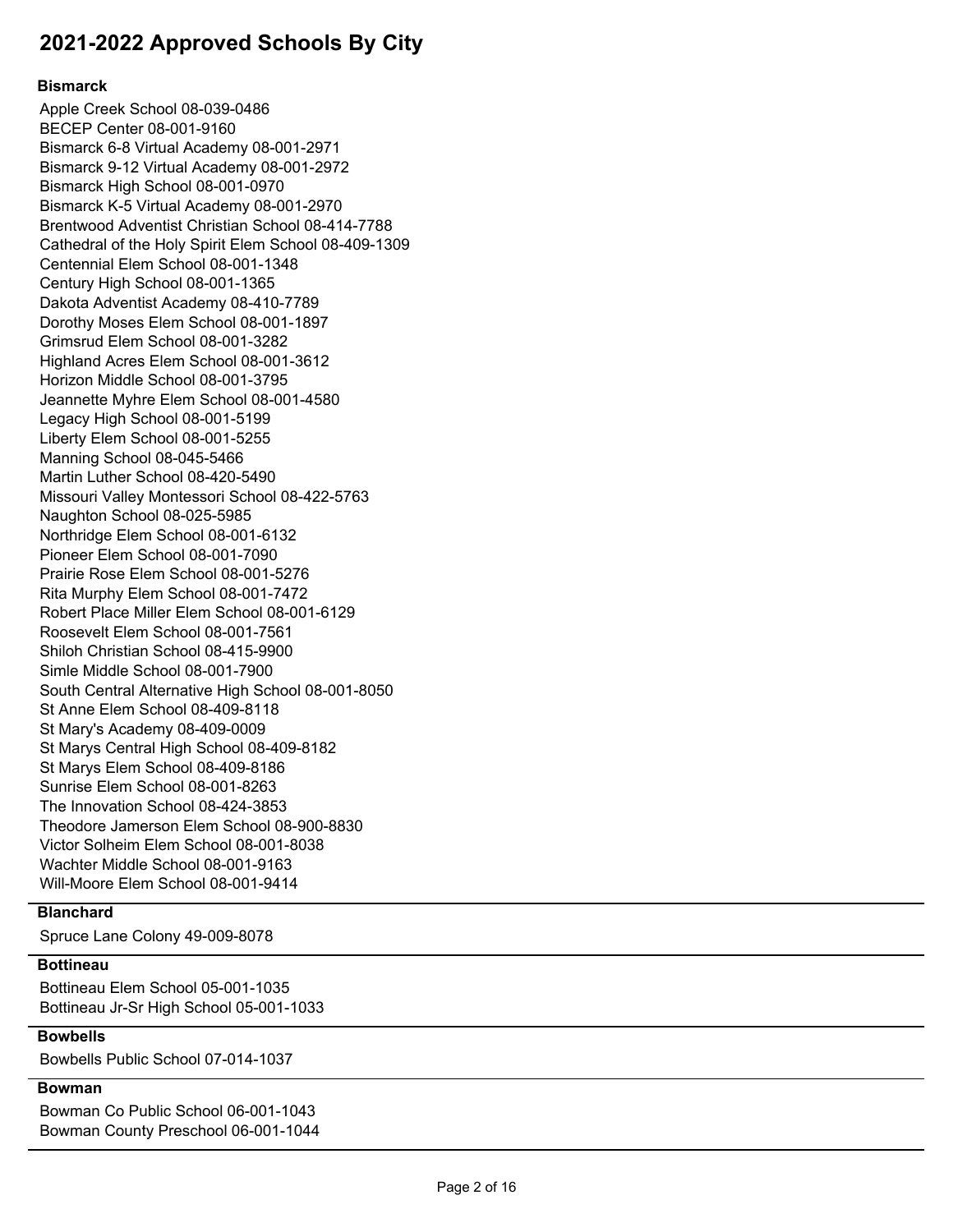#### **Buchanan**

Pingree-Buchanan Elem School 47-010-1144

## **Burlington**

Burlington-Des Lacs Elem School 51-007-8819

## **Buxton**

Central Valley Public School 49-003-1369

## **Cando**

North Star Public School 48-010-1277

# **Cannon Ball**

Cannon Ball Elem School 43-003-1278

### **Carrington**

Carrington Elem School 16-049-1303 Carrington High School 16-049-1304

#### **Carson**

Roosevelt Elem School 19-018-1306

#### **Cartwright**

Horse Creek School 27-032-3741

### **Casselton**

Central Cass Public School 09-017-1354

# **Cavalier**

Cavalier Public School 34-006-1323

## **Center**

Center-Stanton Public School 33-001-1350

## **Colfax**

Richland Jr-Sr High School 39-044-6120

## **Cooperstown**

Griggs County Central Public School 20-018-1555

## **Crosby**

Divide County Elem School 12-001-1860 Divide County High School 12-001-1866

#### **Crystal**

Valley-Edinburg Elem School-Crystal 34-118-1626

## **Des Lacs**

Des Lacs-Burlington High School 51-007-8823

## **Devils Lake**

Central Middle School 36-001-1833 Devils Lake High School 36-001-1829 Minnie H Kindergarten Center 36-001-5743 ND School for the Deaf 36-800-6710 Prairie View Elem School 36-001-7178 St Joseph Elem School 36-409-8162 Sweetwater Elem School 36-001-8280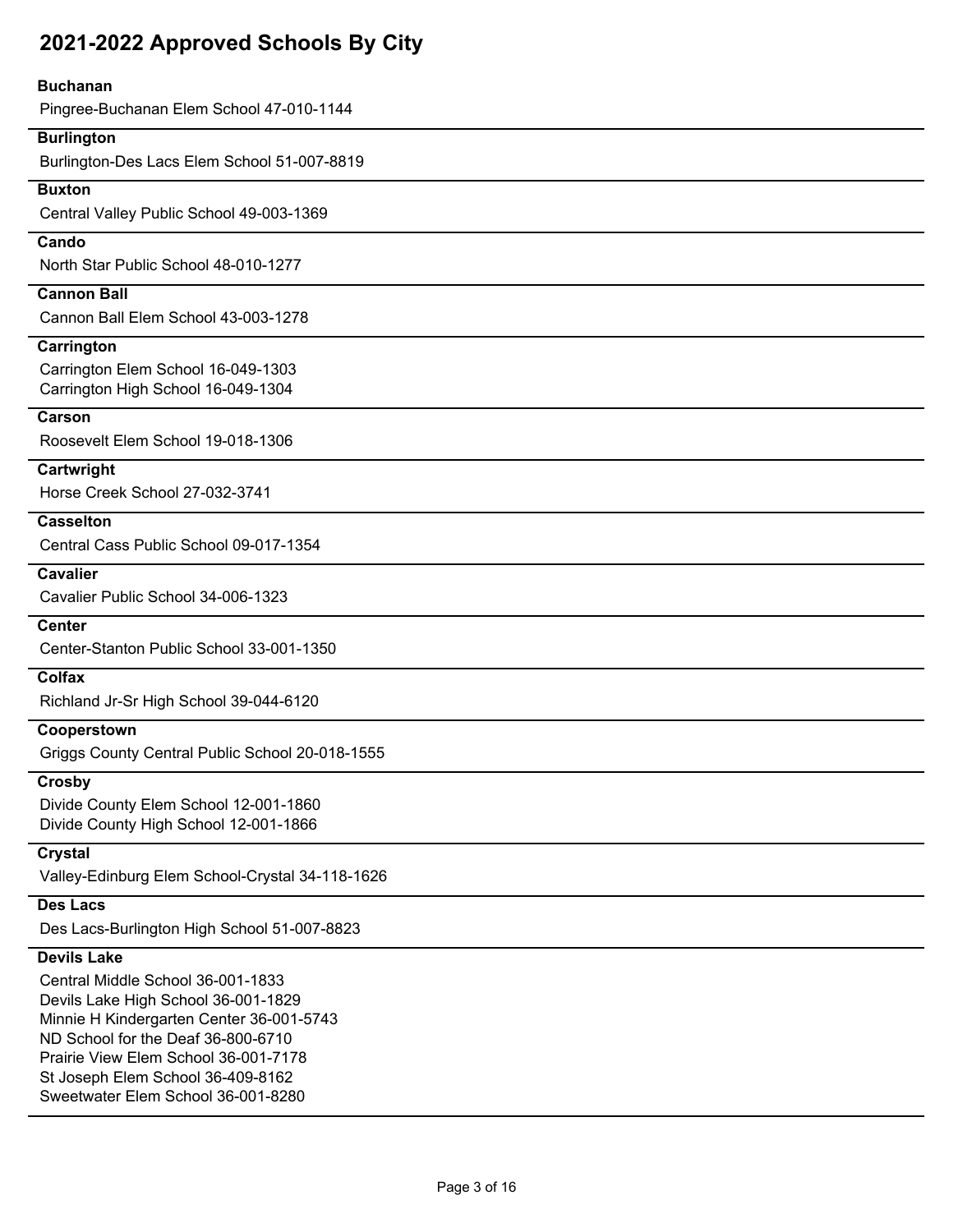### **Dickinson**

Dickinson High School 45-001-1845 Dickinson Middle School 45-001-1848 Early Childhood Center 45-001-2099 Heart River Elem School 45-001-3160 Hope Christian Academy 45-421-1331 Invitation Hill Adventist School 45-415-1847 Jefferson Elem School 45-001-4600 Lincoln Elem School 45-001-5282 P S Berg Elem School 45-001-7180 Prairie Rose Elem School 45-001-7173 Roosevelt Elem School 45-001-7574 Roughrider 9-12 Virtual Academy 45-001-1862 Roughrider K-8 Virtual Academy 45-001-1861 Southwest Community High School 45-001-1844 Trinity Elem East School 45-410-8214 Trinity Elem North School 45-410-8509 Trinity Elem West School 45-410-8196 Trinity High School 45-410-1842

#### **Drake**

Drake High School 25-057-1925

#### **Drayton**

Drayton Public School 34-019-1928

## **Dunseith**

Dunseith Day Elem School 40-900-1970 Dunseith Elem School 40-001-1968 Dunseith High School 40-001-1966

#### **Edgeley**

Edgeley Public School 23-003-2107 Willow Bank Colony School 23-003-2106

## **Edinburg**

Valley-Edinburg High School 34-118-2109

#### **Edmore**

Edmore Public School 36-002-2113

#### **Elgin**

Elgin-New Leipzig Public School 19-049-2328

## **Ellendale**

Ellendale Public School 11-040-2333 Ellendale Virtual High Academy 11-040-5489

# **Emerado**

Emerado Elem School 18-127-2362

# **Enderlin**

Enderlin Area Public School 37-024-2387 Grant Colony School 37-024-3252

# **Fairmount**

Fairmount Public School 39-018-2739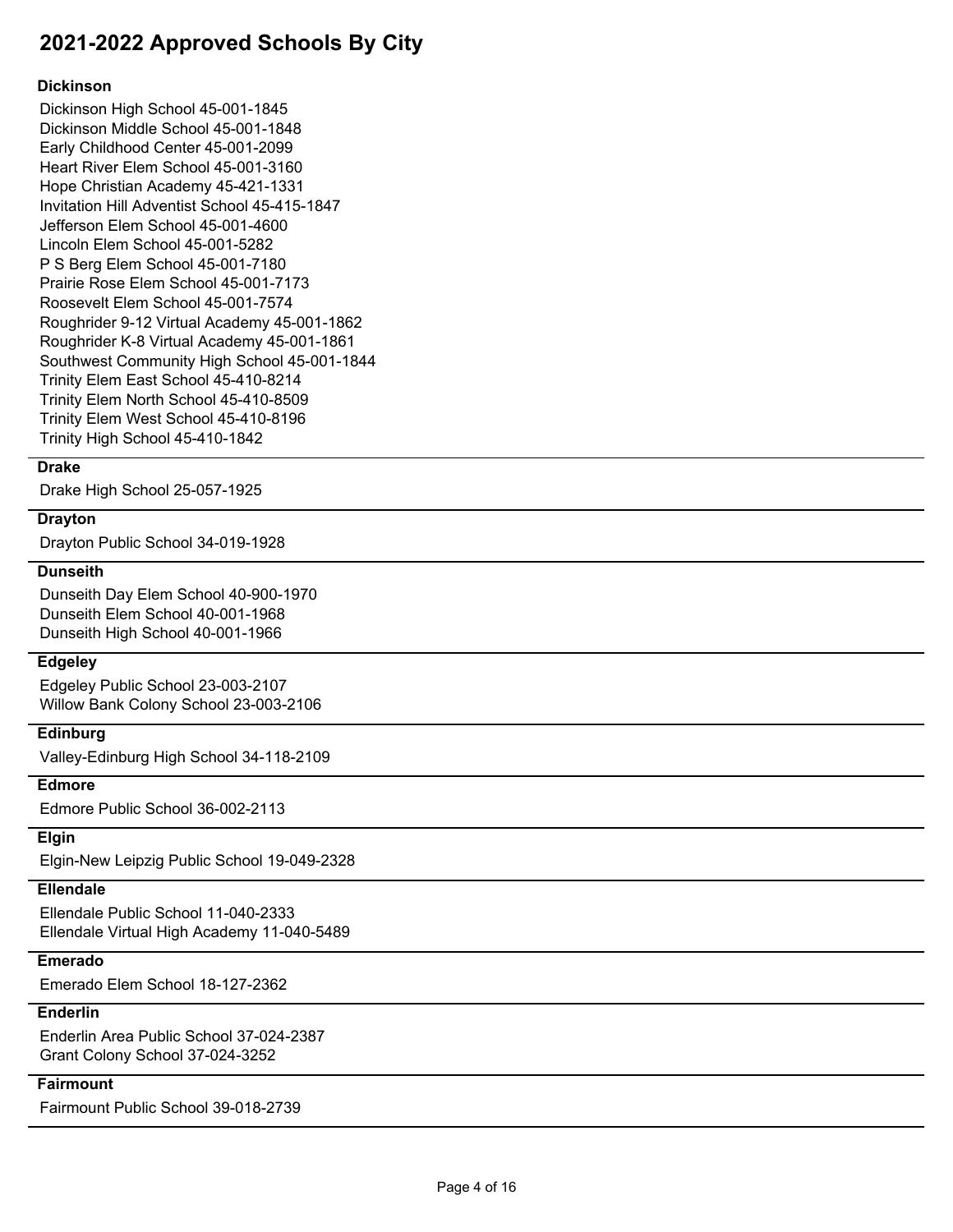#### **Fairview**

East Fairview Elem School 27-014-2741

#### **Fargo**

Academy for Children 09-422-0078 Ben Franklin Middle School 09-001-0713 Bennett Elem School 09-001-0898 Carl Ben Eielson Middle School 09-001-1292 Centennial Elem School 09-001-2789 Children's Montessori Center 09-431-1380 Clara Barton Hawthorne Elem School 09-001-1418 Dakota High School 09-001-9516 Dakota Montessori School 09-423-1710 Deer Creek Elem School 09-006-1774 Discovery Middle School 09-001-1855 Eagles Elem School 09-001-2080 Early Childhood Special Education School 09-001-4932 Ed Clapp Elem School 09-001-2104 Explorer Academy 09-001-5223 Fargo Davies High School 09-001-1740 Fargo Public Schools Virtual Academy 09-001-1901 Full Circle Academy 09-433-3710 Grace Lutheran Elem School 09-415-3229 Heritage Middle School 09-006-1776 Holy Spirit Elem School 09-401-3700 Horace Mann Roosevelt Elem School 09-001-3733 Independence Elem School 09-006-9316 Jefferson Elem School 09-001-4598 Kennedy Elem School 09-001-4883 Lewis and Clark Elem School 09-001-5222 Lincoln Elem School 09-001-5277 Longfellow Elem School 09-001-5324 Madison Elem School 09-001-5435 McKinley Elem School 09-001-5625 Nativity Elem School 09-401-5984 ND Center for Distance Education 09-801-1867 North High School 09-001-6125 Oak Grove Lutheran Elem School 09-405-6208 Oak Grove Lutheran High School 09-405-6210 Osgood Elem School 09-006-8061 Shanley High-Sacred Heart Middle School 09-401-7826 South High School 09-001-2744 Washington Elem School 09-001-9243 Willow Park Elem School 09-006-9420

### **Fessenden**

Fessenden-Bowdon Public School 52-025-2792

## **Finley**

Finley-Sharon Public School 46-019-2827

# **Flasher**

Flasher Public School 30-039-2854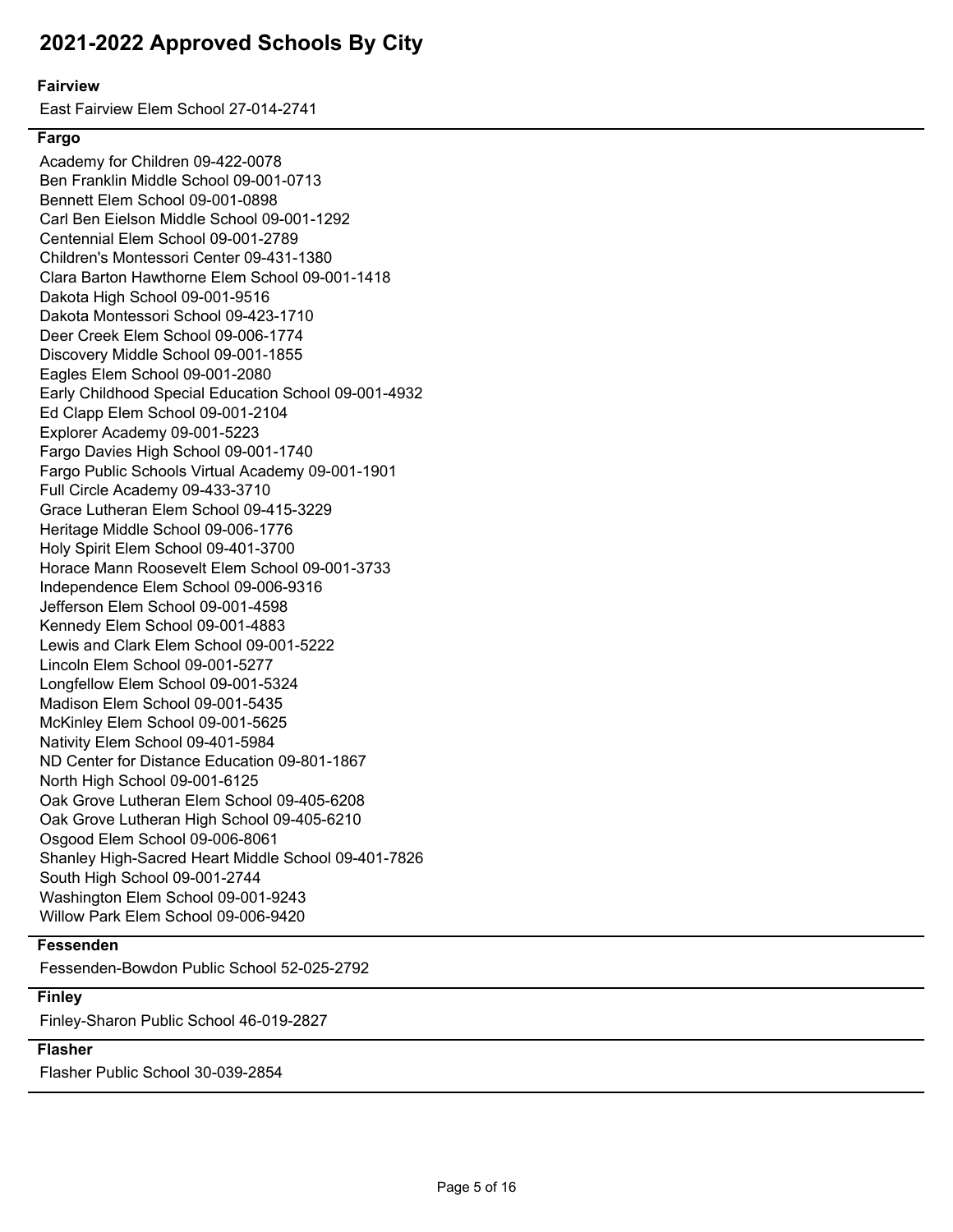#### **Fordville**

Fordville-Lankin Public School 50-005-2891 Forest River School 18-407-2894

## **Forman**

Sargent Central Public School 41-006-7709

#### **Fort Ransom**

Ft Ransom Elem School 37-006-2898

## **Fort Totten**

Four Winds Comm High School 03-030-2910 Tate Topa Tribal School 03-900-2903

## **Fort Yates**

Ft Yates Public Middle School 43-004-2921 St Bernard Mission School 43-409-8130 Standing Rock Comm Elem School 43-900-2902 Standing Rock Comm Grant High School 43-900-2905 Wichakini Owayawa Elem School 43-400-9400

# **Fullerton**

Maple River Colony School 11-040-5481

# **Gackle**

Gackle-Streeter Public School 24-056-3013

# **Garrison**

Bob Callies Elem School 28-051-0990 Garrison High School 28-051-3052

## **Glen Ullin**

Glen Ullin Public School 30-048-3165

## **Glenburn**

Glenburn Public School 38-026-3169

#### **Glenfield**

Midkota High School 20-007-3172

#### **Golva**

Golva Elem School 17-006-3191

# **Goodrich**

Goodrich Public School 42-016-3199

# **Grafton**

Century Elem School 50-018-1366 Grafton High School 50-018-3231 Grafton Junior High School 50-018-3235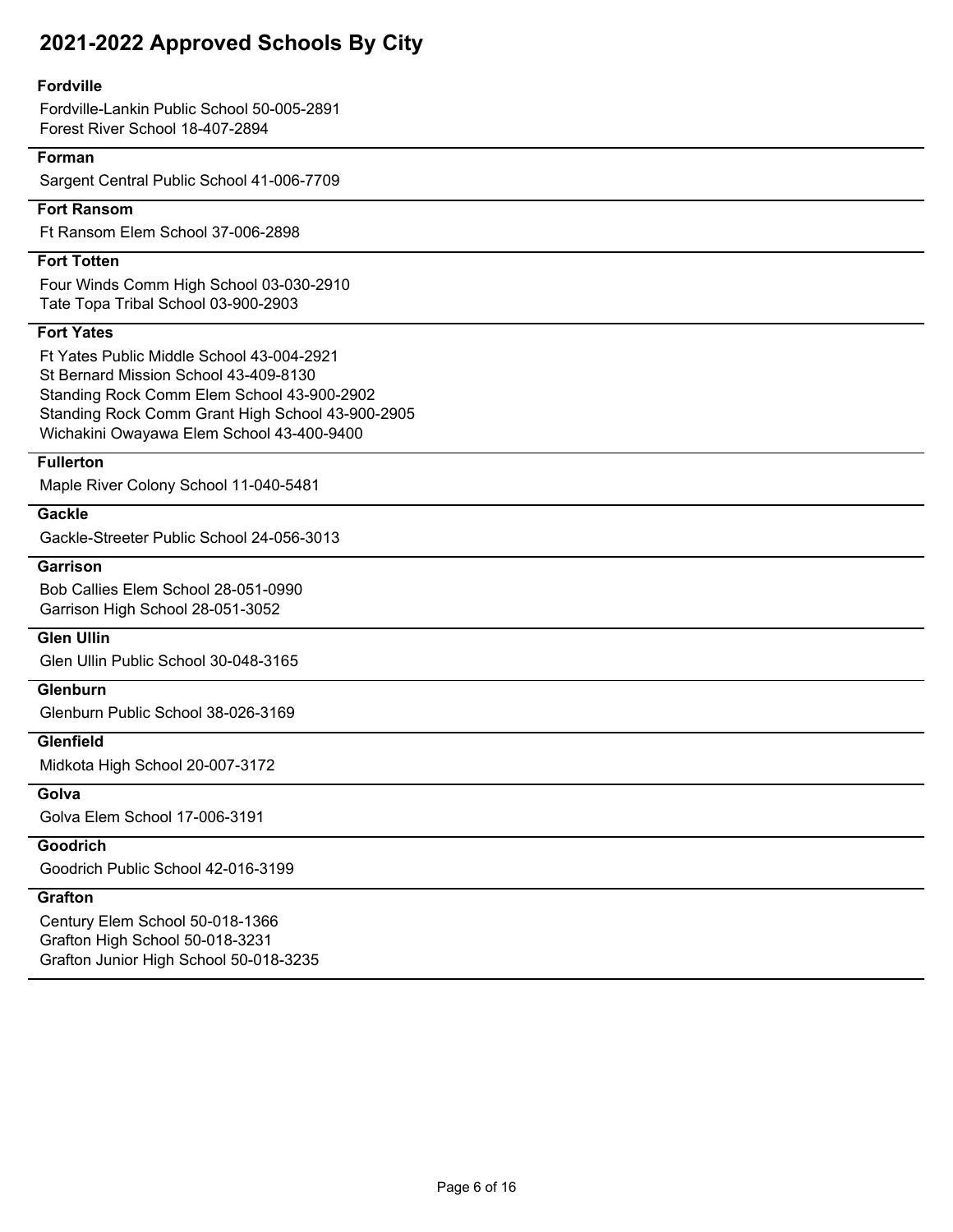#### **Grand Forks**

Ben Franklin Elem School 18-001-0896 Central High School 18-001-3239 Century Elem School 18-001-1364 Community Alternative High School 18-001-1530 Discovery Elem School 18-001-1856 Holy Family-St Marys Elem School 18-409-3690 J Nelson Kelly Elem School 18-001-4499 Lake Agassiz Elem School 18-001-5125 Lewis and Clark Elem School 18-001-5225 Phoenix Elem School 18-001-0892 Prairie Voyager Adventist School 18-413-7799 Red River High School 18-001-7360 Schroeder Middle School 18-001-7771 South Middle School 18-001-8062 St Michaels Elem School 18-412-8194 Valley Middle School 18-001-8975 Viking Elem School 18-001-9034 Wilder Elem School 18-001-9406 Winship Elem School 18-001-9475

## **Grand Forks AFB**

Nathan Twining Elem-Middle School 18-001-5983

## **Granville**

TGU Granville Public School 25-060-3253

#### **Grenora**

Grenora Public School 53-099-3281

#### **Gwinner**

North Sargent Public School 41-003-6130

#### **Hague**

Bakker Elem School 15-010-0772

#### **Halliday**

Halliday Elem School 13-019-3390 Twin Buttes Elem School 13-037-8582

#### **Hankinson**

Hankinson Public School 39-008-3432

## **Harvey**

B M Hanson Elem School 52-038-3478 Harvey High School 52-038-3479

### **Harwood**

Harwood Elem School 09-006-3500

## **Hatton**

Hatton Eielson Public School 49-007-3504

#### **Hazelton**

Hazelton-Mof-Brad Public School 15-006-3525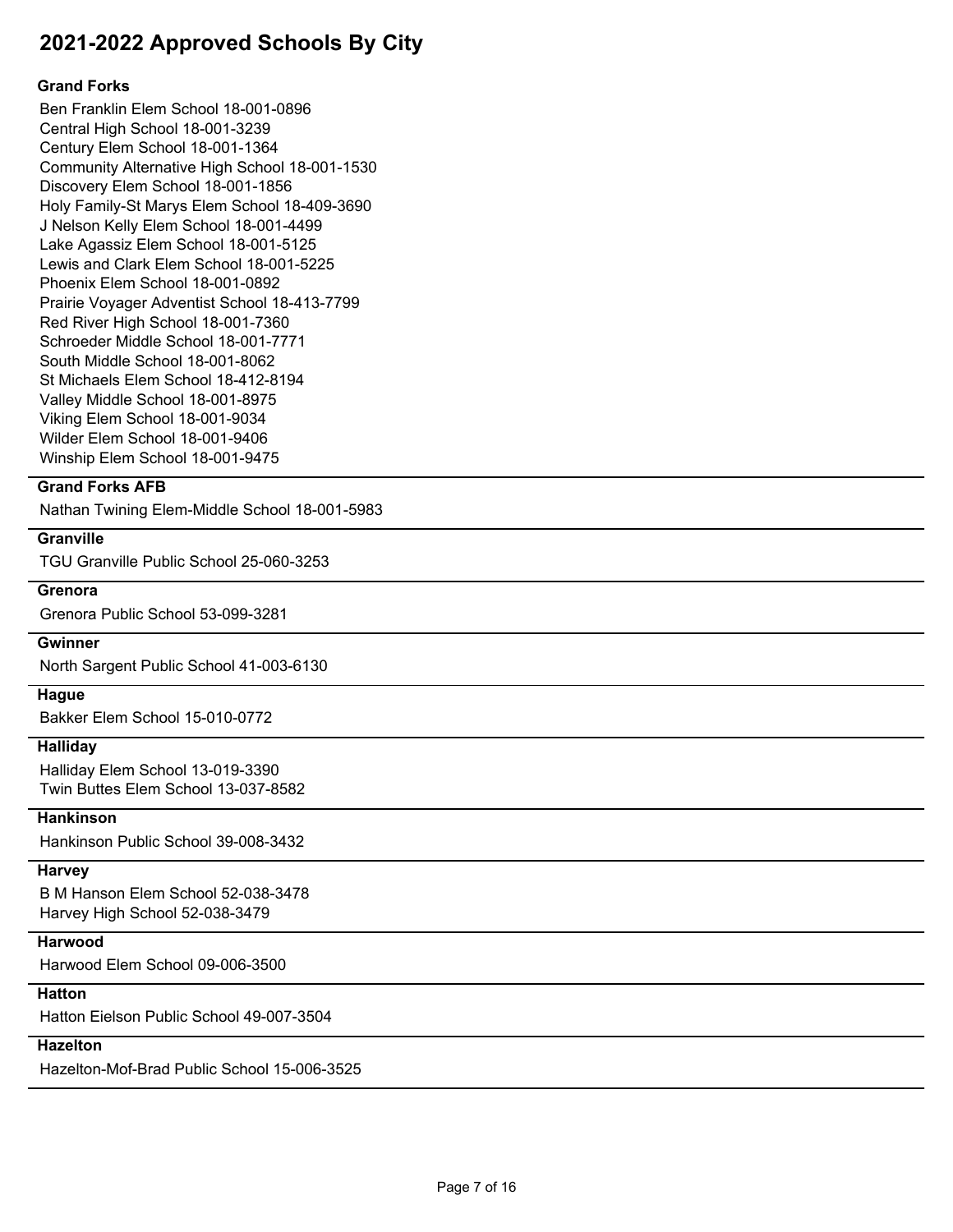#### **Hazen**

Hazen Elem School 29-003-3528 Hazen High School 29-003-3529 Hazen Middle School 29-003-3530

#### **Hebron**

Hebron Public School 30-013-3537

#### **Hettinger**

Hettinger Public School 01-013-3599

#### **Hillsboro**

Hillsboro Elem School 49-009-3633 Hillsboro High School 49-009-3630

#### **Hoople**

Valley-Edinburg Elem School-Hoople 34-118-3721

#### **Hope**

Hope Page High School 09-085-6888

#### **Horace**

Horace Elem School 09-006-3738 Horace High School 09-006-9403

#### **Hunter**

Northern Cass Public School 09-097-6121

#### **Inkster**

Midway Public School 18-128-5707

#### **Jamestown**

Anne Carlsen Center 47-405-1610 Hillcrest SDA School 47-410-7791 Jamestown High School 47-001-4570 Jamestown Middle School 47-001-4573 Lincoln Elem School 47-001-5284 Louis LAmour Elem School 47-001-5330 Roosevelt Elem School 47-001-7571 St Johns Academy 47-409-8154 Victory Christian School 47-428-9028 Washington Elem School 47-001-9247 William S Gussner Elem School 47-001-4604

## **Kenmare**

Kenmare Elem School 51-028-4878 Kenmare High School 51-028-4882

## **Kensal**

Kensal Public School 47-019-4892

# **Killdeer**

Killdeer Public School 13-016-4927

# **Kindred**

Kindred Elem School 09-002-4933 Kindred High School 09-002-4934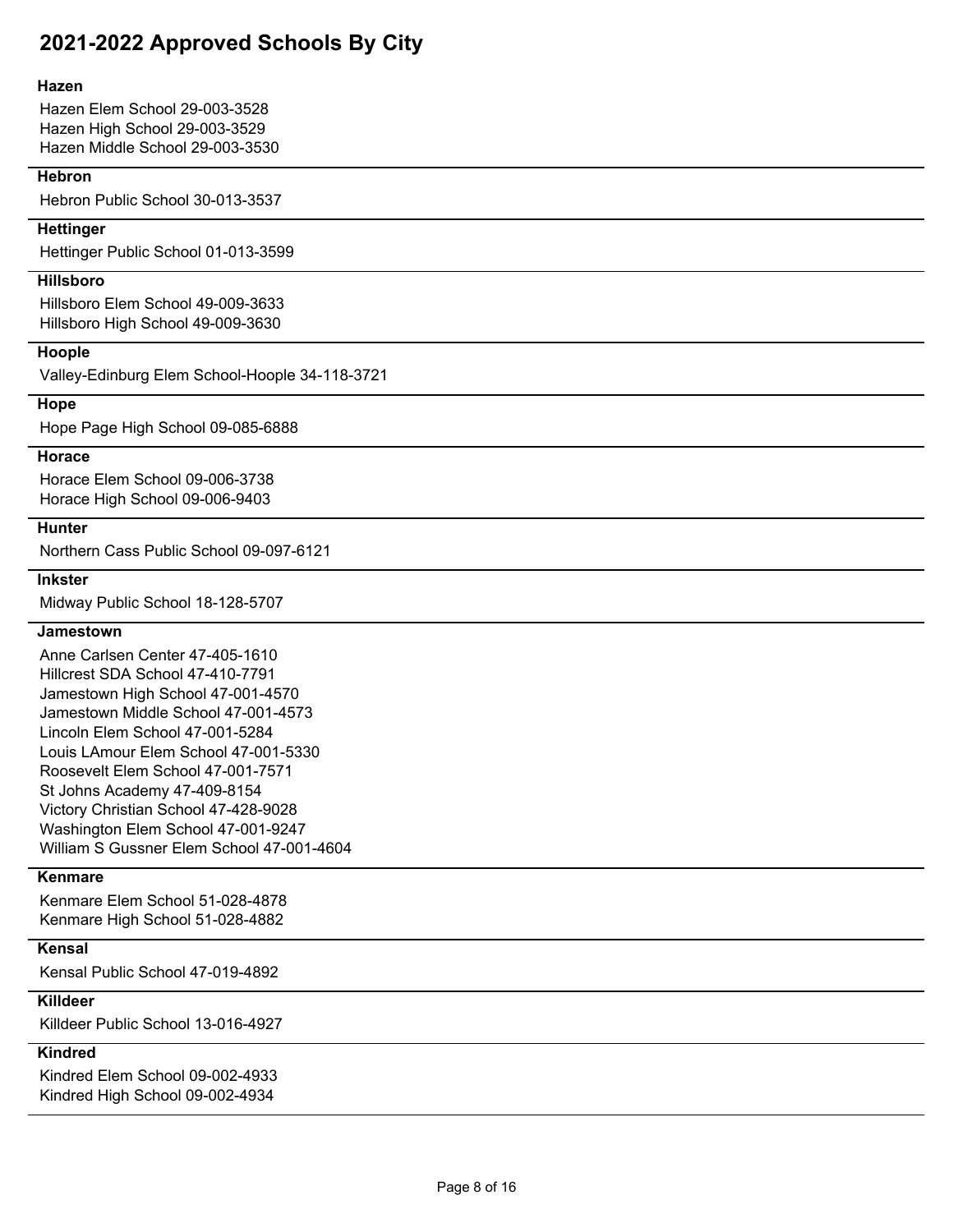#### **Kulm**

Kulm Public School 23-007-5072

#### **Lakota**

Lakota Elem School 32-066-5137 Lakota High School 32-066-5136

## **LaMoure**

LaMoure Colony School 23-008-5144 LaMoure Public School 23-008-5145

## **Langdon**

Langdon Area Elem School 10-023-5154 Langdon Area High School 10-023-5153 St Alphonsus Elem School 10-409-8116

## **Larimore**

Larimore Elem School 18-044-5163 Larimore High School 18-044-5169

#### **Leeds**

Leeds Public School 03-006-5184

#### **Lidgerwood**

Lidgerwood Public School 39-028-5260

# **Lignite**

Burke Central Public School 07-036-5262

# **Lincoln**

Lincoln Elem School 08-001-5286

# **Linton**

Linton Public School 15-036-5288

# **Lisbon**

Lisbon Elem School 37-019-5290 Lisbon High School 37-019-5296 Lisbon Middle School 37-019-5293

#### **Litchville**

Litchville-Marion Elem School 02-046-5298

## **Maddock**

Maddock Public School 03-009-0902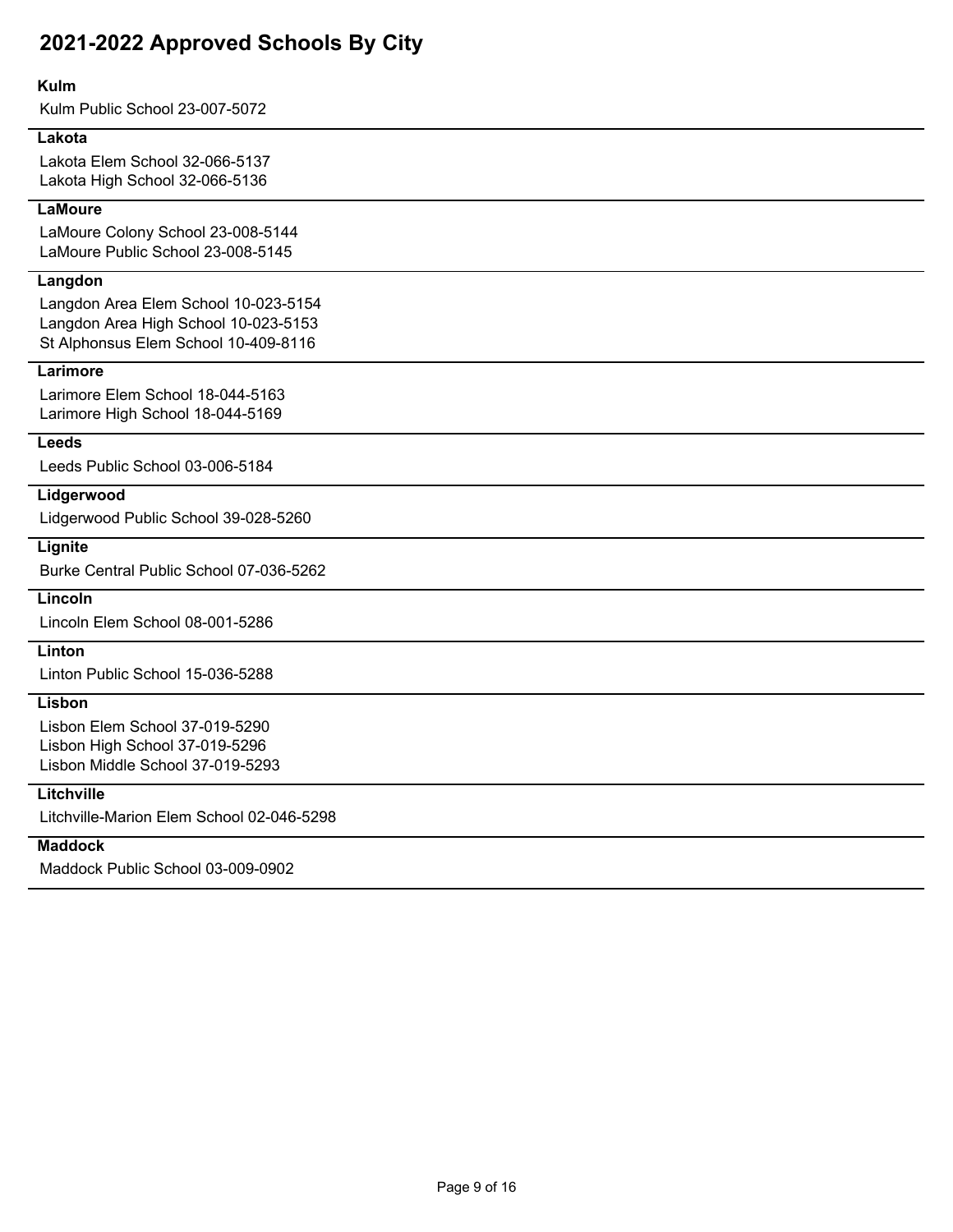#### **Mandan**

Brave Center Academy 30-001-1057 Christ the King Catholic Montessori School 30-409-1398 Custer Elem School 30-001-1656 Ft Lincoln Elem School 30-001-2925 Lewis and Clark Elem School 30-001-5228 Mandan High School 30-001-5453 Mandan Middle School 30-001-5457 Mandan Virtual High School 30-001-8288 Marmot Schools 30-800-5458 Mary Stark Elem School 30-001-8286 Red Trail Elem School 30-001-7361 Roosevelt Elem School 30-001-7569 School of the Holy Family 30-421-8165 School of the Holy Family 30-421-8165 St Joseph Elem School 30-410-8160 Sweet Briar School 30-017-8274

## **Mandaree**

Mandaree Public School 27-036-5459

#### **Manvel**

Manvel Elem School 18-125-5473

#### **Mapleton**

Mapleton Elem School 09-007-5479

#### **Marion**

Litchville-Marion High School 02-046-5483

## **Marmarth**

Marmarth Elem School 44-012-5486

#### **Max**

Max Public School 28-050-5519

#### **Mayville**

May-Port CG Middle-High School 49-014-5526 Peter Boe Jr Elem School 49-014-7145

## **McClusky**

McClusky Elem School 42-019-5320 McClusky High School 42-019-5532

## **McVille**

Dakota Prairie Elem School 32-001-5641

# **Medina**

Medina Public School 47-003-5657

## **Medora**

DeMores Elem School 04-001-1780

# **Menoken**

Menoken Elem School 08-033-5666

## **Milnor**

Milnor Public School 41-002-5719 Sundale Colony School 41-002-7757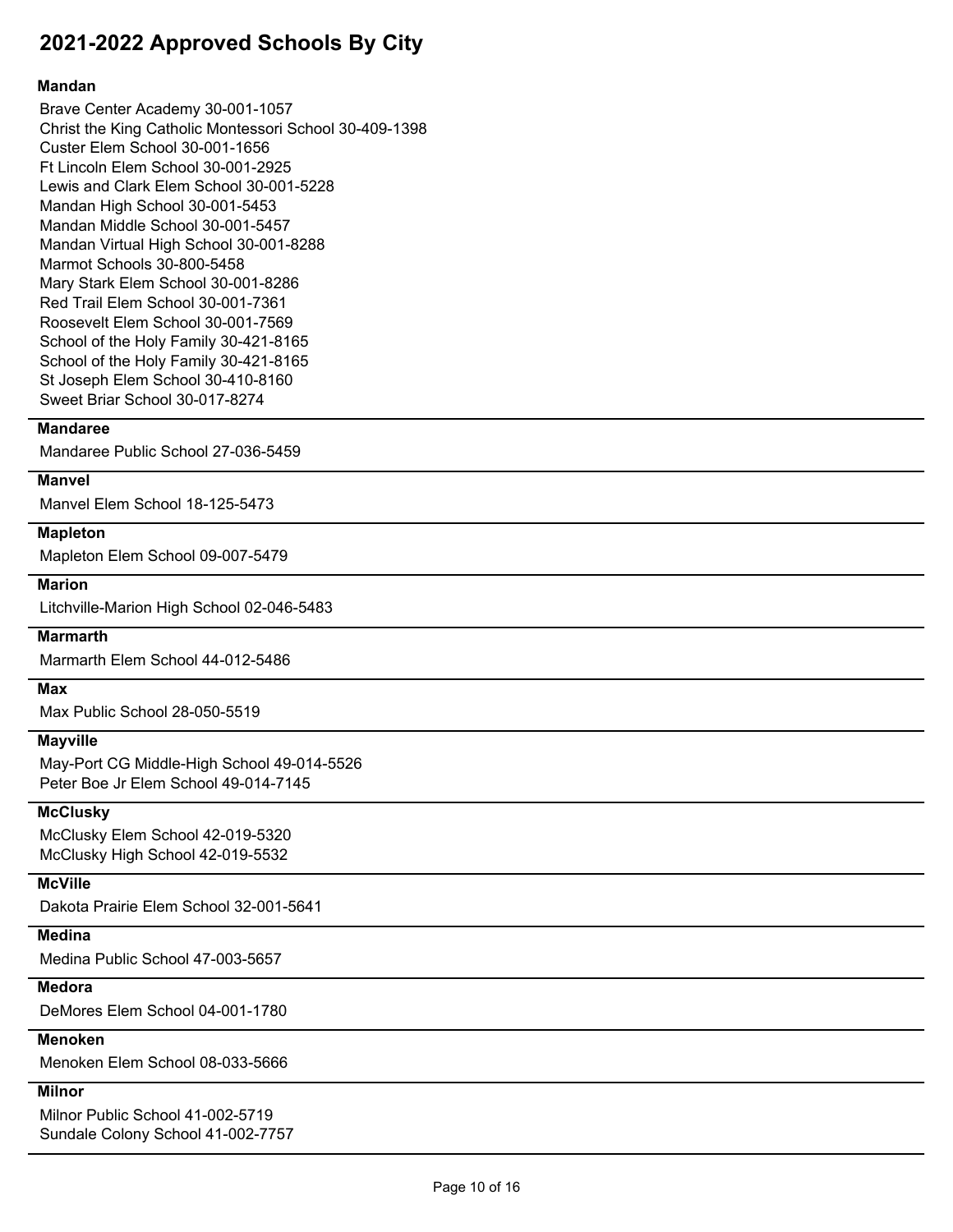#### **Minnewaukan**

Minnewaukan Public School 03-005-5741

## **Minot**

Dakota Memorial Stability Academy for Transitioning Students 7 Bel Air Elem School 51-001-0869 Bell Elem School 51-001-0886 Bishop Ryan Catholic School 51-409-0968 Central Campus School 51-001-5750 Dakota Memorial School 51-401-3200 Edison Elem School 51-001-2111 Erik Ramstad Middle School 51-001-2480 Jim Hill Middle School 51-001-4645 John Hoeven Elem School 51-001-4670 Lewis and Clark Elem School 51-001-6126 Longfellow Elem School 51-001-5326 Magic City Campus High School 51-001-5752 McKinley Elem School 51-001-5610 Minot Public Schools 6-8 Virtual Academy 51-001-5621 Minot Public Schools 9-12 Virtual Academy 51-001-5622 Minot Public Schools K-5 Virtual Academy 51-001-5620 Nedrose Elem School 51-004-6005 Nedrose Public School 51-004-6006 Our Redeemers Christian School 51-425-0055 Perkett Elem School 51-001-6990 Roosevelt Elem School 51-001-7577 Souris River Campus Alternative High School 51-001-8047 South Prairie Public School 51-070-8068 Sunnyside Elem School 51-001-8264 Washington Elem School 51-001-9249

### **Minot AFB**

Dakota Elem School 51-001-1715 Memorial Middle School 51-001-5660 North Plains Elem School 51-001-5746

#### **Minto**

Minto Public School 50-020-5759

#### **Mohall**

MLS-Mohall Public School 38-001-5778

## **Montpelier**

Montpelier Public School 47-014-5794

# **Mott**

Mott-Regent Public School 21-001-5858

# **Munich**

Munich Public School 10-019-5895

## **Napoleon**

Napoleon Public School 24-002-5977

# **New England**

New England Public School 21-009-6026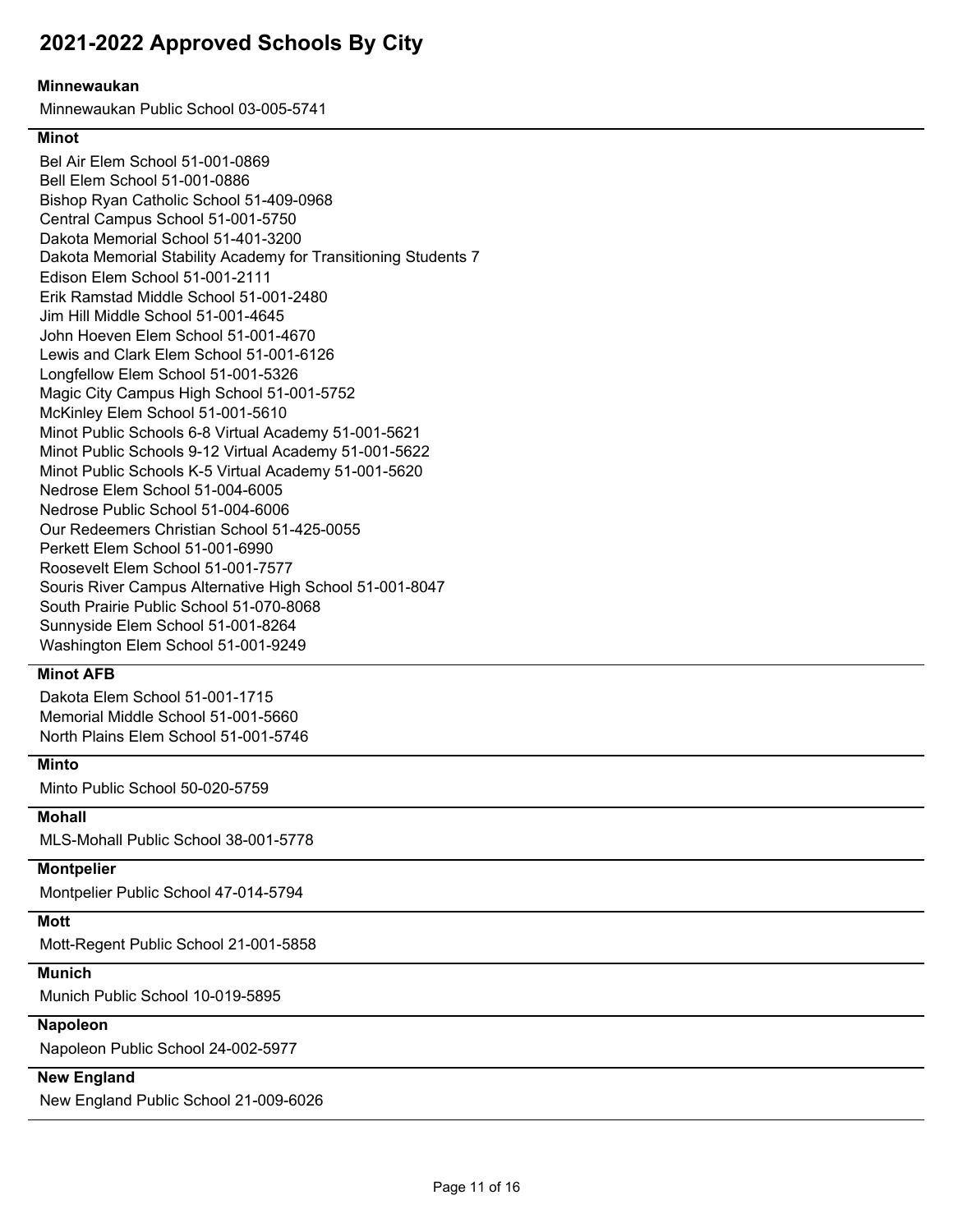## **New Rockford**

New Rockford-Sheyenne Public School 14-002-5971

### **New Salem**

New Salem-Almont High School 30-049-6033 Prairie View Elem School 30-049-7176

## **New Town**

Edwin Loe Elem School 31-001-6036 New Town High School 31-001-6039

#### **Newburg**

Newburg-United Public School 05-054-6043

## **Northwood**

Northwood Public School 18-129-6134

#### **Oakes**

Oakes Elem School 11-041-3308 Oakes High School 11-041-6215

#### **Oberon**

Oberon Elem School 03-016-6226

### **Page**

Hope Page Elementary School 09-085-6887

#### **Park River**

Park River Area Public School 50-008-9208

#### **Parshall**

Parshall Elem School 31-003-6923 Parshall High School 31-003-6925

## **Pembina**

North Border-Pembina Public School 34-100-6982

## **Petersburg**

Dakota Prairie High School 32-001-8826

#### **Pingree**

Pingree-Buchanan High School 47-010-7087

## **Plaza**

North Shore Plaza Public School 51-161-7108

#### **Powers Lake**

Powers Lake Public School 07-027-7158

#### **Ray**

Ray Public School 53-002-7352

## **Rhame**

Rhame Elem School 06-001-7421

#### **Richardton**

Richardton-Taylor Public School 45-034-7433

## **Rolette**

Rolette Public School 40-029-7555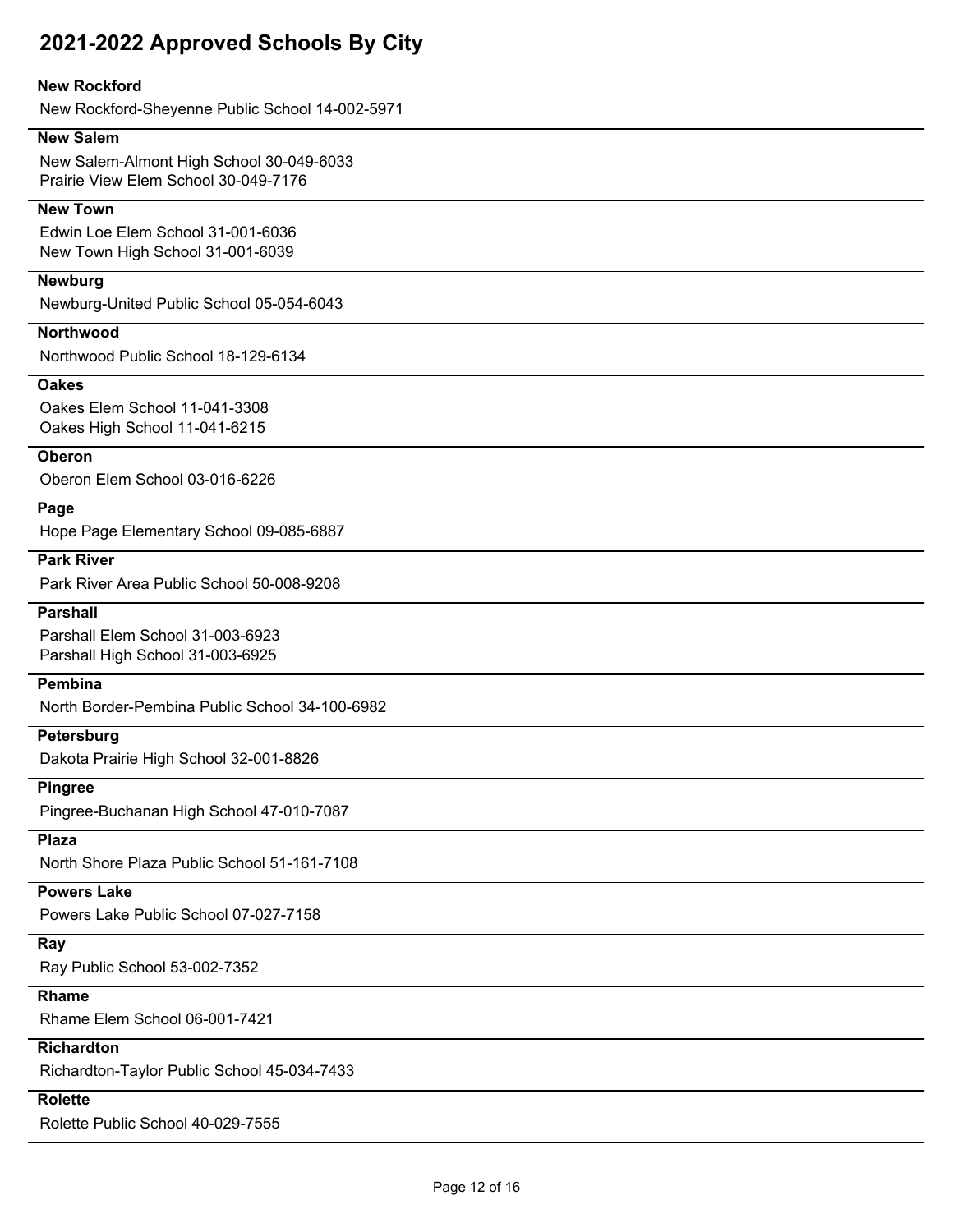### **Rolla**

Mt Pleasant Public School 40-004-5055

#### **Rugby**

Little Flower Elem School 35-409-5304 Rugby Ely Elem School 35-005-7616 Rugby Ely Virtual Elem School 35-005-7620 Rugby High School 35-005-7614 Rugby Virtual High School 35-005-7621

## **Saint Anthony**

Little Heart Elem School 30-004-8123

## **Saint John**

St John Public School 40-003-8152

#### **Sawyer**

Sawyer Public School 51-016-7717

#### **Scranton**

Scranton Public School 06-033-7785

## **Selfridge**

Selfridge Public School 43-008-7804

#### **Sidney**

Squaw Gap School 27-018-8106

#### **Solen**

Solen High School 43-003-8036

#### **South Heart**

South Heart K-12 Virtual Academy 45-009-8070 South Heart Public School 45-009-8060

## **Stanley**

Stanley Elem School 31-002-8217 Stanley High School 31-002-8218

## **Starkweather**

Starkweather Public School 36-044-8230

## **Steele**

Steele-Dawson Public School 22-001-8232

## **Sterling**

Sterling Elem School 08-035-8236

## **Strasburg**

Strasburg Public School 15-015-8248

# **Surrey**

Surrey Public School 51-041-8266

# **Taylor**

Taylor-Richardton Elem School 45-034-8335

# **Thompson**

Thompson Public School 18-061-8416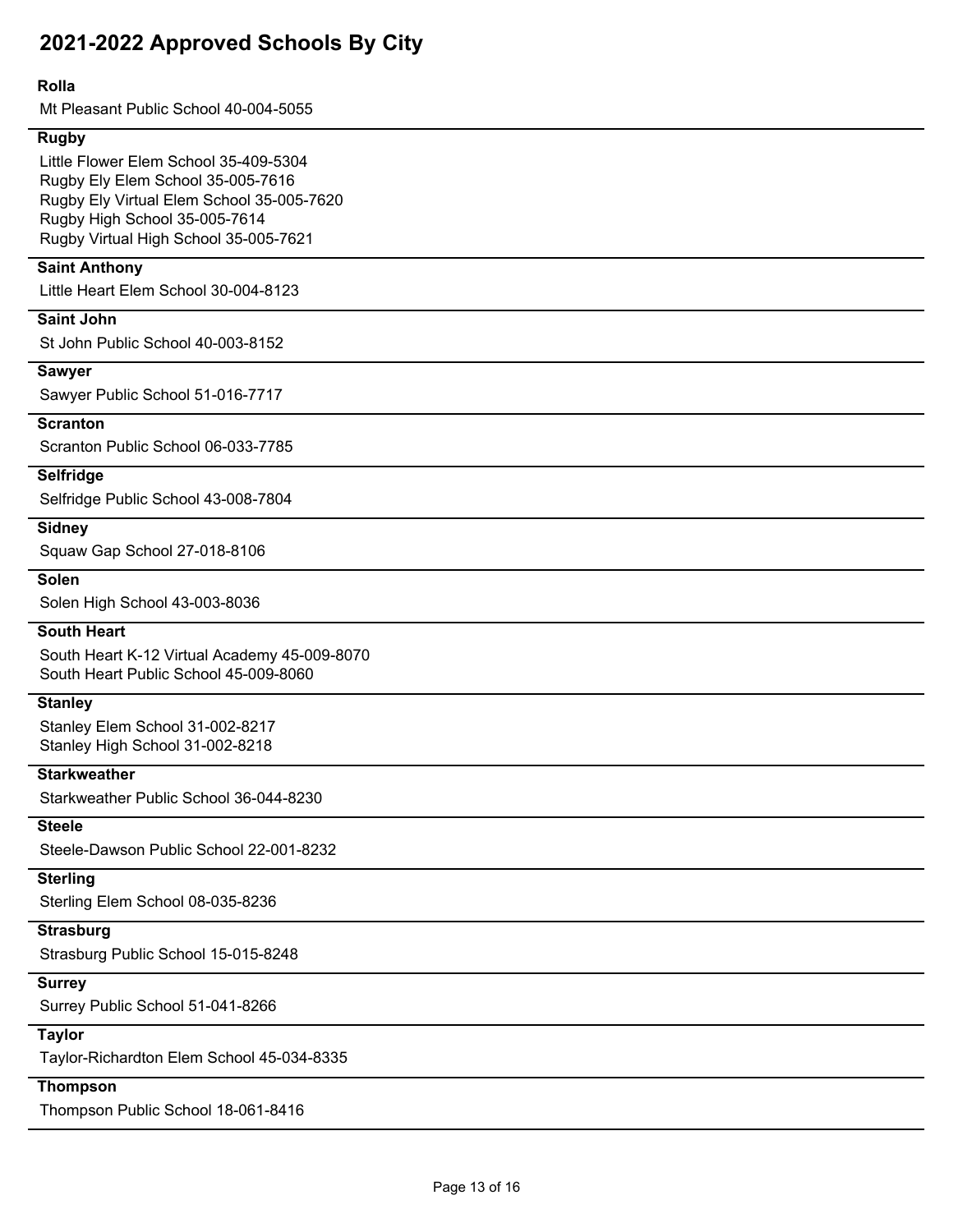#### **Tioga**

Central Elem School 53-015-1360 Tioga High School 53-015-8463

## **Tower City**

Maple Valley Public School 09-004-1148 Wheatland Colony School 09-004-9360

#### **Towner**

TGU Towner Public School 25-060-6046 TGU Virtual Elem School 25-060-6050 TGU Virtual High School 25-060-6051

## **Trenton**

Eight Mile Public School 53-006-2270

## **Turtle Lake**

Turtle Lake-Mercer Public School 28-072-8562

## **Underwood**

Underwood Public School 28-008-8806

## **Valley City**

Jefferson Elem School 02-002-4601 St Catherine Elem School 02-409-8136 Valley City Jr-Sr High School 02-002-8954 Washington Elem School 02-002-9241

## **Velva**

Velva Public School 25-001-9003

#### **Wahpeton**

Circle of Nations School 39-900-9175 St Johns Elem School 39-409-8156 Wahpeton Elem School 39-037-1362 Wahpeton High School 39-037-9170 Wahpeton Middle School 39-037-1363 Zimmerman Elem School 39-037-9887

## **Walhalla**

North Border-Walhalla Public School 34-100-9186

#### **Warwick**

Warwick Public School 03-029-9219

## **Washburn**

Washburn Public School 28-004-9239

## **Watford City**

Badlands Elem School 27-001-5607 Fox Hills Elem School 27-001-5611 Johnson Corners Christian Academy 27-415-0060 Watford City High School 27-001-5606 Watford City Middle School 27-001-5609 Wolves Center Academy 27-001-5612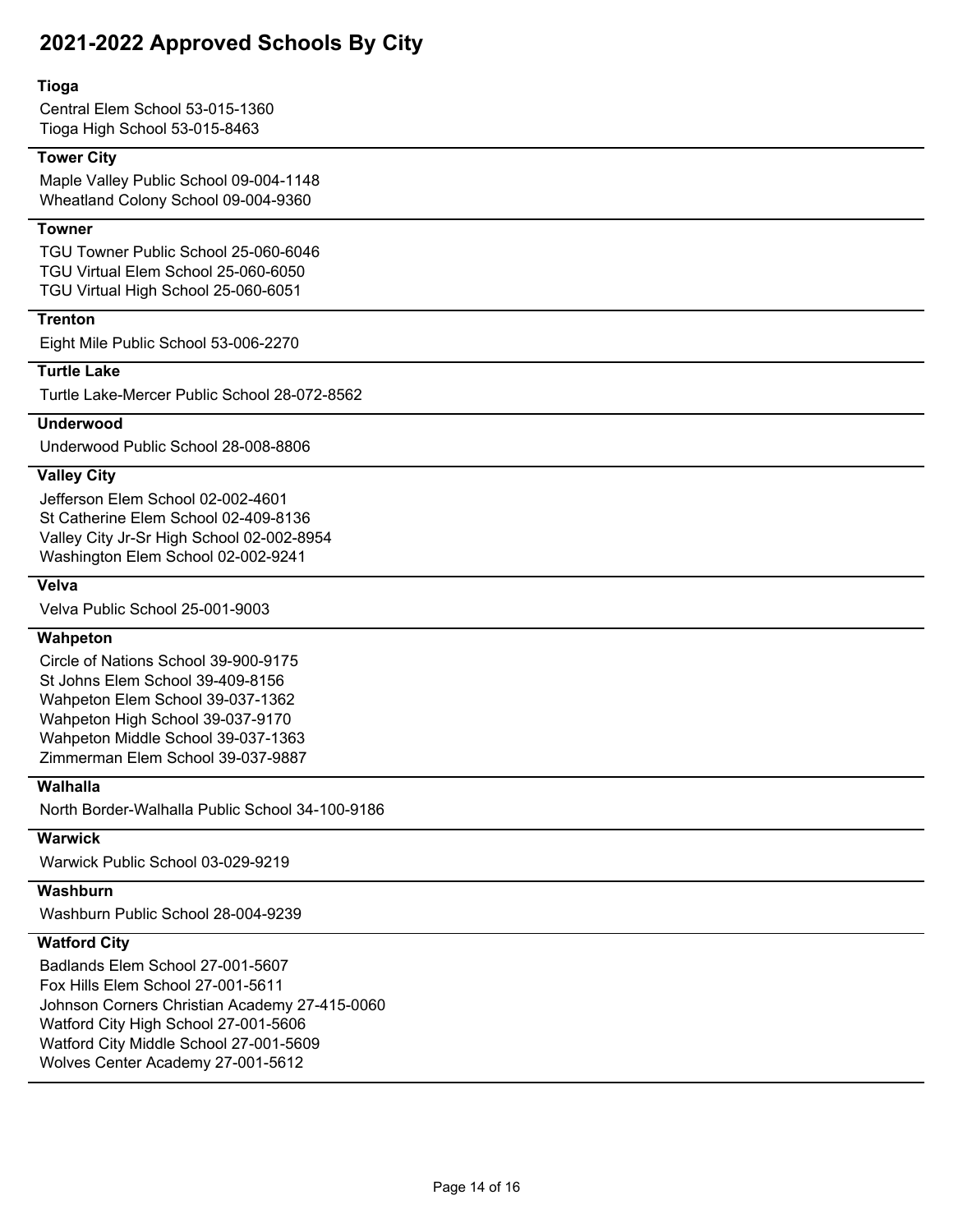#### **West Fargo**

Aurora Elem School 09-006-0545 Brooks Harbor Elem School 09-006-1062 Cheney Middle School 09-006-5090 Early Childhood Center 09-006-2100 Eastwood Elem School 09-006-2752 Freedom Elem School 09-006-2896 L E Berger Elem School 09-006-5071 Legacy Elem School 09-006-5201 Liberty Middle School 09-006-5258 South Elem School 09-006-8054 Trinity Elem School 09-401-8559 West Fargo Elem Virtual Academy 09-006-0530 West Fargo High School 09-006-9315 West Fargo High Virtual Academy 09-006-0531 West Fargo Middle Virtual Academy 09-006-0532 West Fargo Sheyenne High School 09-006-7865 Westside Elem School 09-006-9350

#### **Westhope**

Westhope Public School 05-017-9325

# **White Shield**

White Shield Public School 28-085-9363

## **Williston**

ASB Innovation Academy 53-007-8700 Bakken Elem School 53-007-0769 Del Easton Alternative High School 53-007-1775 Garden Valley Elem School 53-007-3045 Hagan Elem School 53-007-3370 Lewis & Clark Elem School 53-007-5231 McVay Elem School 53-007-5629 Missouri Ridge Middle School 53-007-5745 Rickard Elem School 53-007-7445 Round Prairie Elem School 53-007-7600 St Josephs Elem School 53-409-8166 Wilkinson Elem School 53-007-9412 Williston High School 53-007-9416 Williston Middle School 53-007-9418 Williston Trinity Christian School 53-410-8560

## **Wilton**

Wilton Public School 28-001-9451

## **Wimbledon**

Barnes County North Public School 02-007-9463

#### **Wing**

Wing Public School 08-028-9470

## **Wishek**

Wishek Public School 26-019-9477

#### **Wyndmere**

Wyndmere Public School 39-042-9627